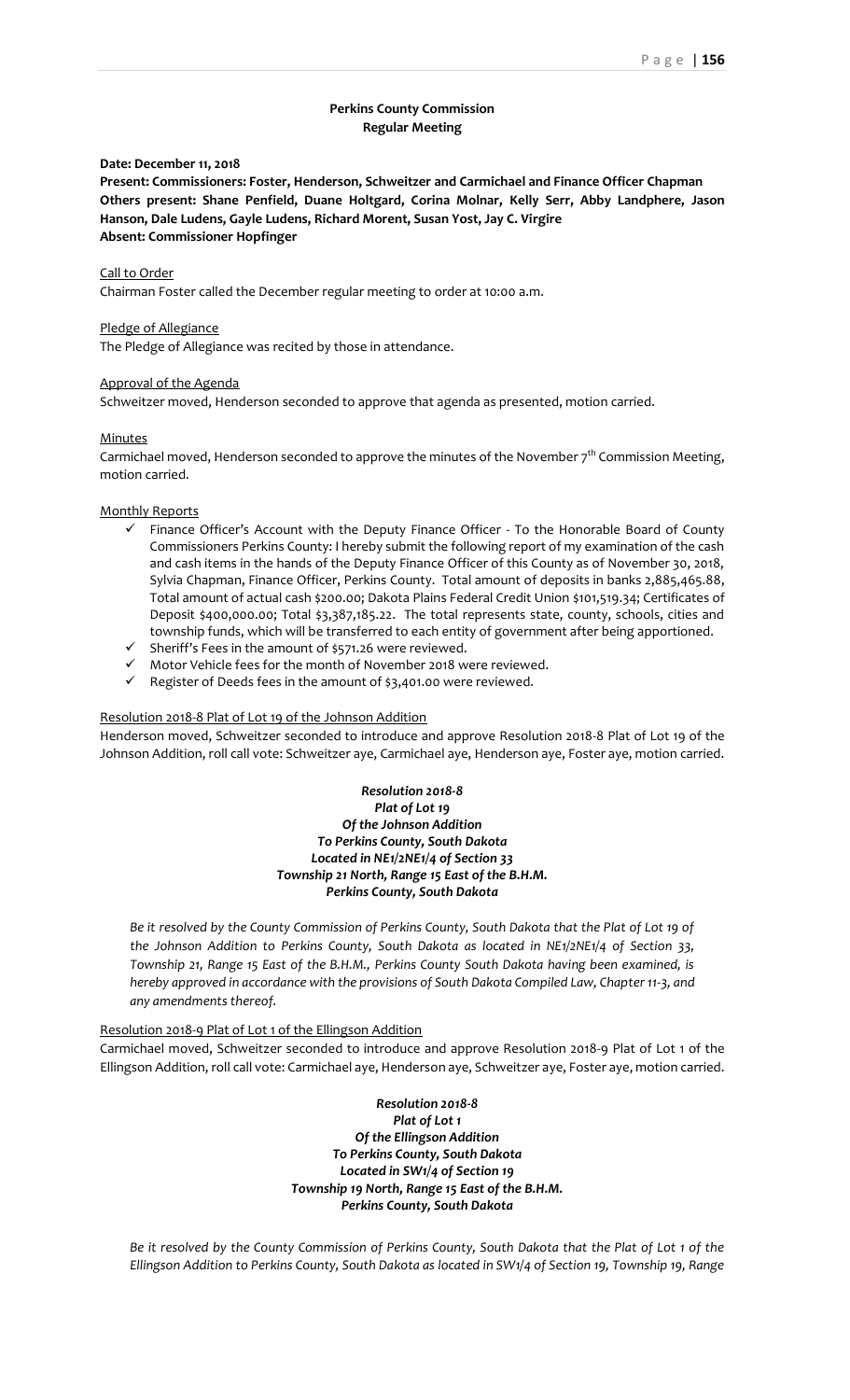*15 East of the B.H.M., Perkins County South Dakota having been examined, is hereby approved in accordance with the provisions of South Dakota Compiled Law, Chapter 11-3, and any amendments thereof.*

## Special Meeting Date Set

Schweitzer moved, Henderson seconded to set a special meeting for year-end business at 10:00 a.m. on Thursday, December 27, 2018, motion carried.

Highway Superintendent

- ✓ Superintendent Holtgard gave his Monthly Project & Maintenance Report. They have had five blades running. The crew has changed to five 8-hour days.
- ✓ Holtgard has received the new mower lease contract from John Deere. The price has come down on the lease agreement. Schweitzer moved, Henderson seconded to authorize the lease agreement with John Deer, motion carried.

10:30 a.m. Moreau River Bridge BRF 6167(00)17-1 PCN 06HK Bid Opening

Schweitzer moved, Carmichael seconded to open bids on the Bridge Deck Polymer Chip Seal, Concrete Repair and Grider Post Tensioning at 10:30 a.m. and on the Theatre Road Reconstruction at 10:40 a.m., motion carried.

Bids were open on the Moreau River Bridge Repair:

|                                 | <b>Base</b>  | Alternate 1  | Alternate 2  | Base & Alt 1 | Base & Alt 2 | Base & Alt 1 & 2 |
|---------------------------------|--------------|--------------|--------------|--------------|--------------|------------------|
| Corr Construction Services Inc. | \$211.123.60 | \$91.376.00  | \$141,600.00 | \$302,499.60 | \$352,723.60 | \$444.099.60     |
| <b>SFC Civil Constructors</b>   | \$385,174,10 | \$156,493.50 | \$250,400.00 | \$541.667.60 | \$635,574.10 | \$792.067.60     |
| PCi Roads, LLC                  | \$250,353.63 | \$148,988.05 | \$274.423.00 | \$399,341.68 | \$524,776.63 | \$673.764.68     |
| JV Bailey Co. Inc.              | \$161.485.20 | \$86,154.50  | \$346,640.00 | \$247.639.70 | \$508.125.20 | \$594,279.70     |

Schweitzer moved, Carmichael seconded to accept the low bid for the Base project and Alternate 1 & 2 in the amount of \$444.099.60 from Corr Construction Services, Inc. pending verification of the bids, motion carried.

Bids were opened on the Theatre Road Reconstruction:

| Jensen Rock & Sand Inc.      | \$411,505.00  |
|------------------------------|---------------|
| <b>Bituminous Paving Inc</b> | \$ 338,868.00 |
| Sacrison Paving              | \$ 393,939.00 |
| Anderson Western, Inc.       | \$ 327,555.10 |
| Northern Improvement Co      | 657,077.40    |

Carmichael moved, Schweitzer seconded to accept the low bid for the Theater Road Asphalt Paving from Anderson Western, Inc in the amount of \$327,555.10 pending verification of the bids, motion carried.

#### Bison Ambulance Board

Abby Landphere is the chairman of the Bison Ambulance Board. She was present to update the board on their progress. The Commission encourage the group to pursue forming their own entity.

#### Holiday Policy

Discussion was held on the Perkins County holiday policy. The consensus of the Commission was to leave the policy as it is written. The courthouse will be closed on December 24<sup>th</sup> & 25<sup>th</sup>, 31<sup>st</sup> and January 1<sup>st</sup>.

### Executive Session

Henderson moved, Carmichael seconded to go into Executive Session 11:50 a.m., motion carried. Chairman Foster declared the Commission out of Executive Session at 11:55 a.m.

### Bison Grain Abatement

Bison Grain has submitted a rebate for taxes from the last four years. There was an error in assessment which caused an over-valuation. Carmichael moved, Henderson seconded to grant the abatement for Bison Grain on Unplatted Parts #2, Outlet 27X Tract A lot 2 Building Only in the amount of \$14,503.21, motion carried.

### Bid Copy Machine

Schweitzer moved, Henderson seconded to take bids for a new copy machine for the courthouse, motion carried.

## Bonuses

Schweitzer moved, Carmichael seconded to grant bonuses in the amount of \$350.00 to full time employees, \$50.00 for jailers and \$175.00 for permanent part-time, motion carried.